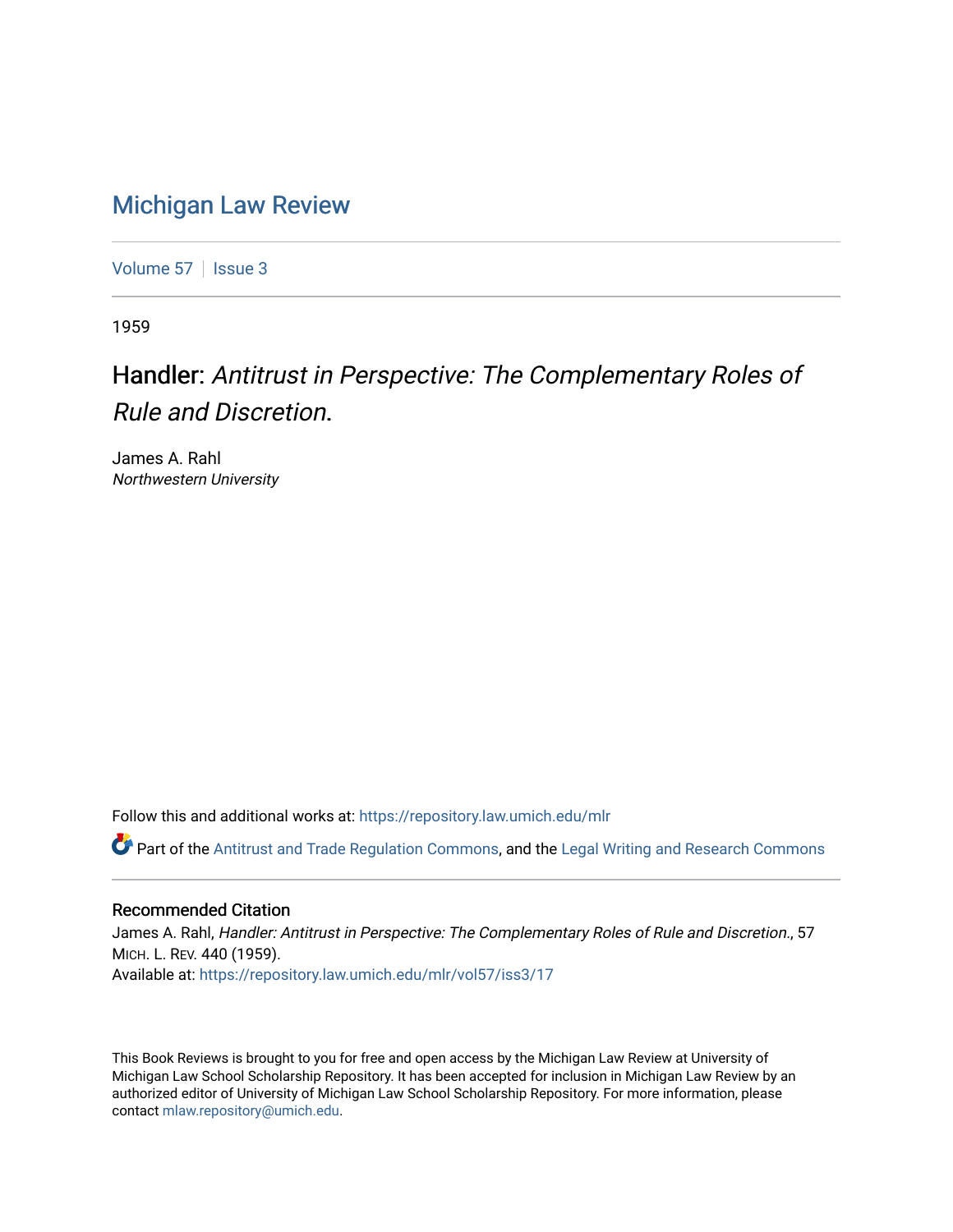.ANTITRUST IN PERSPECTIVE: The Complementary Roles of Rule and Discretion. By *Milton Handler.* New York: Columbia University Press. 1957. Pp. 151. \$3.00.

The distinguished author is one who enjoys a nation-wide franchise for anything he writes on antitrust law. When he offers a "perspective" for this many-dimensioned field, he therefore commands careful attention. Twice before he has marked off the boundaries with comprehensive skillin the first edition of his casebook in 1937, and in the remarkable T.N.E.C. monograph of 1940. To him and to Professor Oppenheim of Michigan, a generation of students and lawyers largely owe their antitrust frame of reference.

This short book (the James McCormick Mitchell lectures given at the University of Buffalo School of Law) attempts no new comprehensive survey. It does attempt, however, a general standard for modem antitrust administration. The author argues for the overriding principle of judicial discretion in the application of both the Sherman and the Clayton Acts. This principle requires a full appraisal of the facts in all but the most extreme cases in order to ascertain whether the challenged transaction is compatible with the "precepts" of competition.

In an interesting first chapter, with many valuable notes appended, the author traces the emergence of this principle in the form of the "Rule of Reason" from the conflicting views of a series of great justices whom he indentifies as "the outstanding representatives of the main schools of antitrust thought" (White, Peckham, Taft, Holmes, Brandeis, and Stone). This selection of "architects" is a tolerant one indeed, for it includes one who rejected the Rule of Reason entirely (Peckham), one whose scholarly but unworkable dichotomy would have destroyed it (Taft), and one who thought that the whole policy with or without judicial discretion was a monument to ignorance (Holmes). The interaction of their views with the more profound approaches of White, Brandeis, and Stone, however, contributed in the author's view to the ultimate forging of the rule. This somewhat romantic treatment may not fully quell the suspicion that some of these justices contributed more to confusion in this field than to enlightenment *(e.g.,* Holmes, in *Northern Securities, Federal Baseball, American Banana).* But it sets nevertheless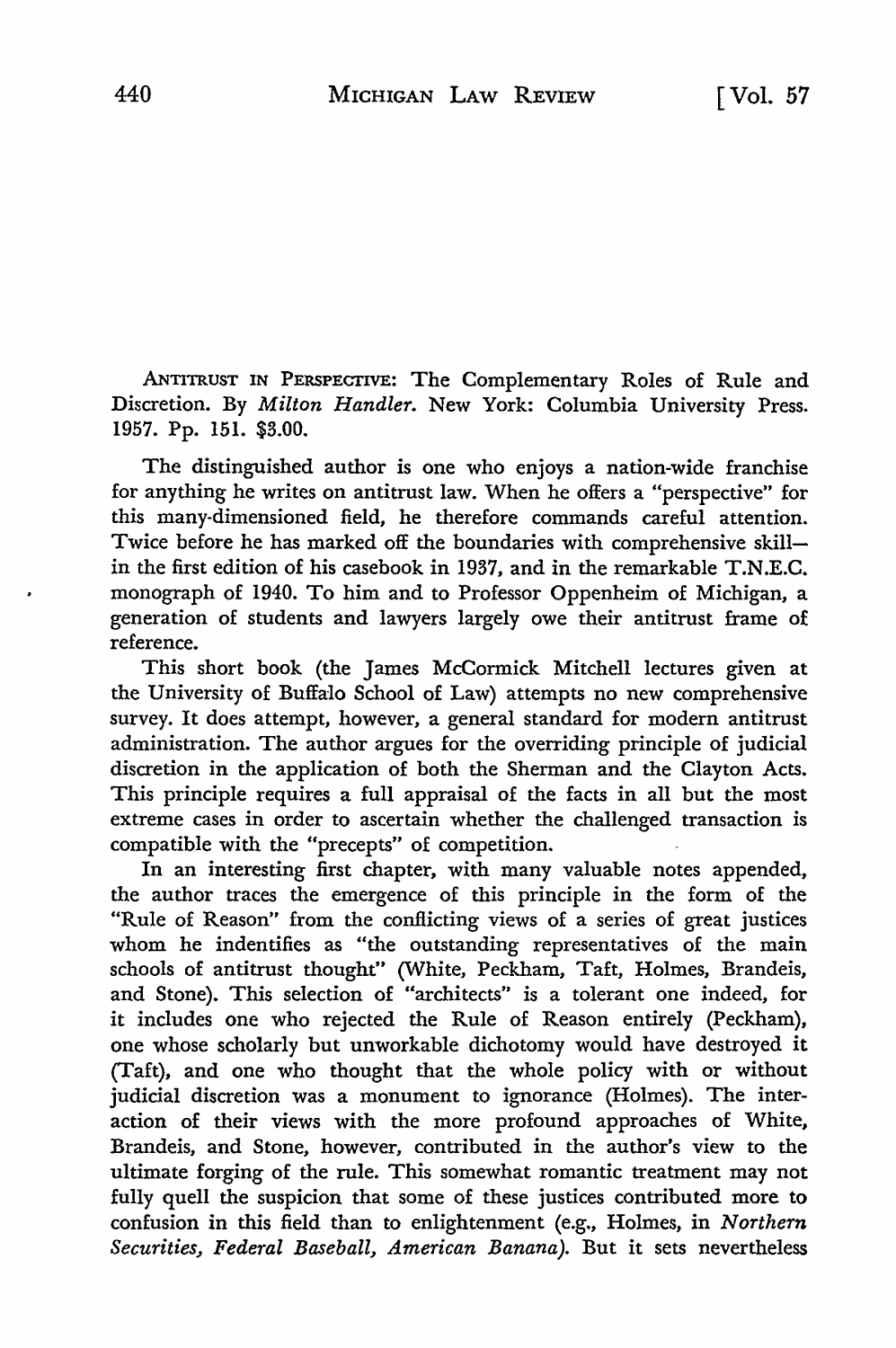a broad stage for the author's criticism of more recent developments in the Clayton Act field.

Sections 3 and 7 of the Clayton Act, subject to the somewhat lower standard of competitive harm set by Congress, should be interpreted in the Rule of Reason manner, the author argues. The much-harassed *Standard Stations* opinion on exclusive dealing is an inexcusable departure. Recent contentions for similar "quantitative substantiality" construction of the amended anti-merger section are equally objectionable. The author plainly fears that "per se" application of these sections may do incalculable harm to legitimate business and competitive moves. It is odd that, having established this context, he does not go on to examine the Robinson-Patman Act in the same way. The book is silent on this pinnacle of *per seism.*  The Federal Trade Commission Act receives a similar snub.

Although the author is a strong admirer of antitrust in the abstract, and although he is troubled by what he sees in some recent developments, the concrete view which his perspective uncovers must be even less to his liking than he admits. If judicial discretion and full appraisal of economic facts are necessary to proper administration of most Sherman and Clayton Act cases, the policy has wandered badly astray. The great majority of Sherman Act cases have been made by the courts to fit into one of the growing list of "per se" categories (as I count them-price fixing, division of territory, division of fields, limitation of output, tying and boycotts, with monopoly teetering on the brink). It is true that there have been some full-blown reasonableness cases, and there would be many more were it not for the natural preference of plaintiffs for "per se" theories. But the policy, after 68 years, must be judged by what we see in the cases, and what we see looks more like a rule of "per se" with a little room left for occasional "reasonableness."

In the one major Sherman Act area in which the Court has persisted in a full use of discretion-mergers-Congress has shown its dissatisfaction in the amendment to section 7 of the Clayton Act, although it is clear that the amendment did not go all the way over to "per se." In interpretation of section 3, and section 2 of the Clayton Act as amended by the Robinson-Patman Act, the courts have relentlessly dragged most of the substance into the non-discretionary fold. Of the major antitrust provisions, only section 5 of the Federal Trade Commission Act seems to stand fully equipped with almost pure discretion-but this is administrative, not judicial discretion.

Many, including this observer, share the author's partly stated, partly implicit view that the courts have been going too fast and too far in cutting off inquiry into the economic consequences of some of the things now made invalid by "per se" doctrines. It does not follow, as the author seems to believe, that the remedy is a simple reinvigoration of the philosophy of discretion. Some of the drive toward inquiry-stopping rules is due to nothing more than the growing impatience of federal judges